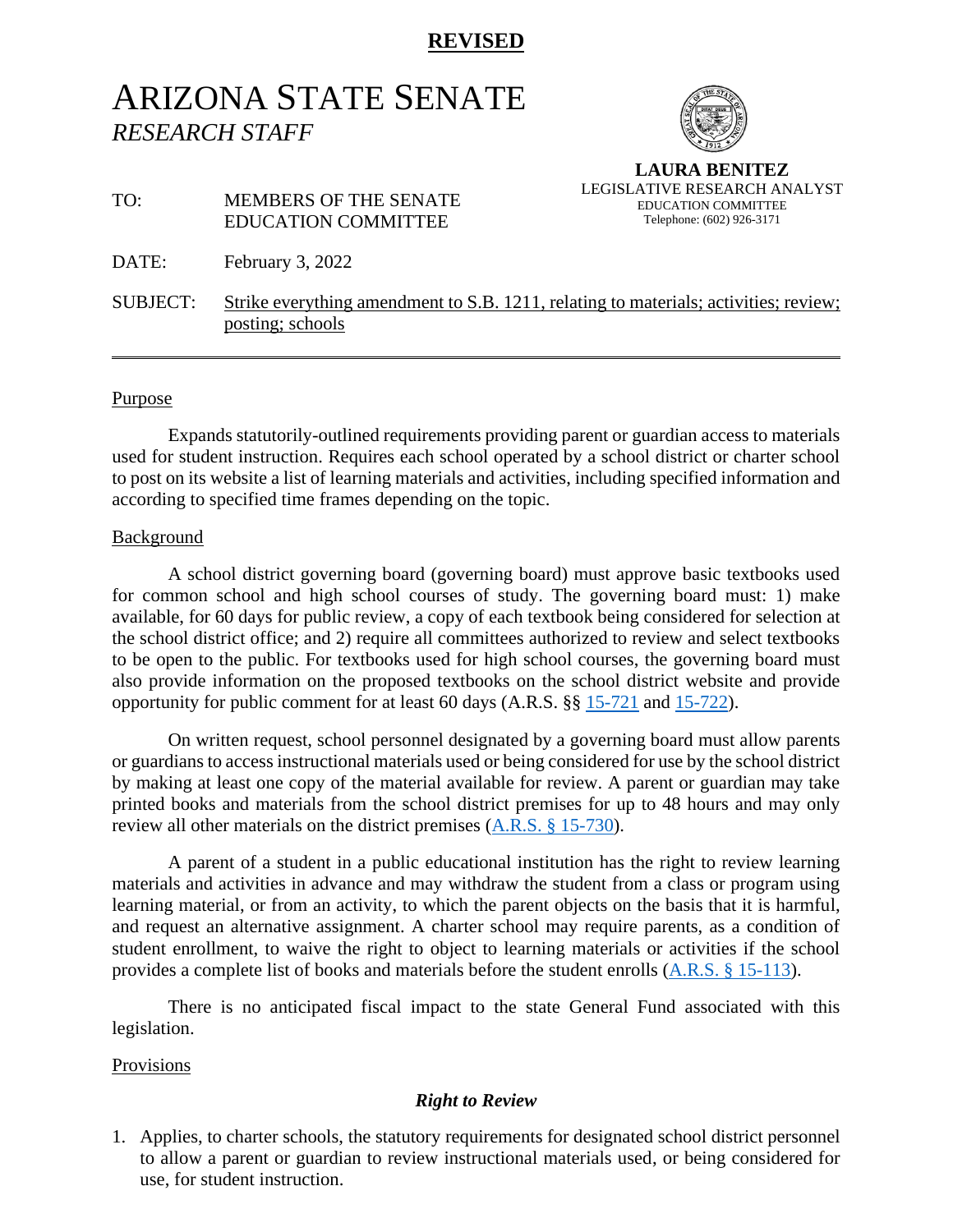- 2. Expands the statutory requirements to allow a parent or guardian to review instructional materials used, or being considered for use, by requiring:
	- a) teacher training materials to be made available in the same manner as student instructional materials;
	- b) materials to be available at each school site during school hours and at least 30 minutes before the beginning and after the end of each school day within 10 days after a written request; and
	- c) requiring designated personnel to allow access to a classroom library within 10 days after written request.
- 3. Requires a governing board to make each textbook being considered for use available at the specific school site for parents to review on written request:
	- a) during school hours; and
	- b) for at least 30 minutes before the beginning and after the end of each school day.
- 4. Requires each school operated by a school district, charter school, accommodation school and the Arizona State Schools for the Deaf and the Blind Campus (public school) to make all learning materials and activities used at the school available at the school site for parents to review on written request:
	- a) during school hours; and
	- b) at least 30 minutes before the beginning and after the end of each school day.
- 5. Prohibits, unless parents and guardians of enrolled students are provided the opportunity to review the materials, a governing board, charter school governing body (governing body) or staff persons acting in the course of official duties from purchasing, contracting or renewing instructional materials:
	- a) that are copyrighted; and
	- b) for which students are provided individual login credentials or access via electronic personal devices.
- 6. Requires means of review for the copyrighted material to include:
	- a) access at the school site within 10 school days; or
	- b) temporary remote access or login credentials to a copy of the materials for at least 24 hours following written request.
- 7. Limits requests in a 30-day period for temporary remote access or login credentials to one, per item, per household.
- 8. States that a parent or guardian is not required to enter into a nondisclosure agreement or waive any rights, beyond federal copyright law compliance, as a condition of reviewing instructional materials.
- 9. Directs each school to allow a parent or guardian to copy, scan, duplicate or photograph any portion of original materials to the extent practicable and within the limits of fair use under the federal Copyright Act.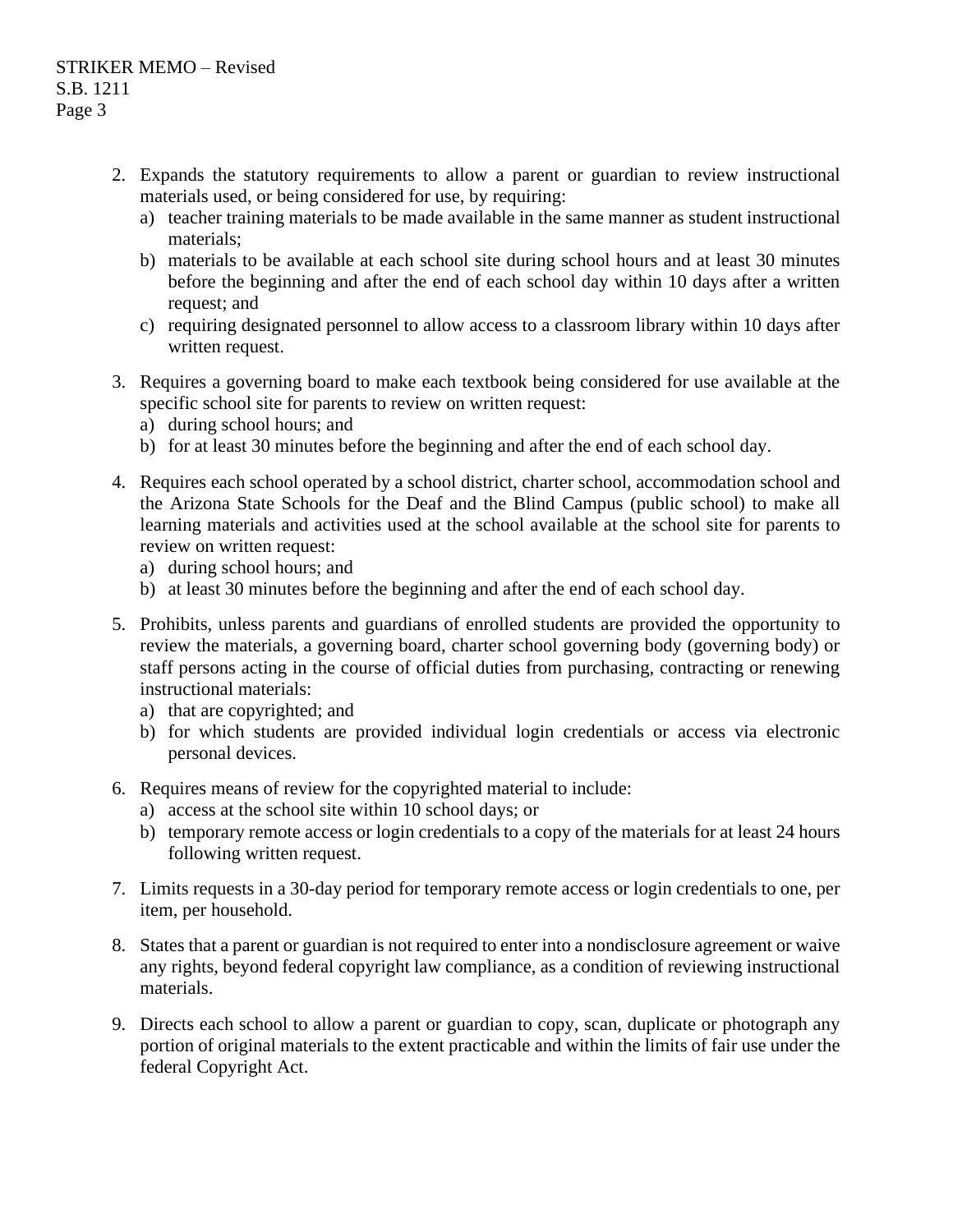- 10. Specifies that the right to review materials and activities at the school site applies to parents considering enrolling their children.
- 11. Defines *nondisclosure agreement* and *original materials.*

### *Posting Requirements*

- 12. Requires each school operated by a school district or charter school to disclose on a publicly-accessible portion of its website:
	- a) procedures or processes in effect for a parent to access in advance to review the current learning materials and activities used for student instruction at the school;
	- b) procedures or processes in effect, and any change from the prior school year (SY), for the school principal or other staff to document, review or approve lesson plans or the learning materials and activities used at the school for student instruction and teacher training;
	- c) a listing of the learning materials and activities used for student instruction at the school in the current SY; and
	- d) a listing of the teacher training materials and activities used at the school in the current SY.
- 13. Requires the listing for student instructional materials and activities to be:
	- a) organized, at a minimum, by subject area, grade and teacher; and
	- b) displayed in searchable or sortable electronic formats.
- 14. Includes, in materials and activities used for student instruction that must be listed:
	- a) textbooks, articles and required reading materials;
	- b) videos, audio recordings, digital materials and websites;
	- c) instructional handouts and worksheets;
	- d) online applications for a phone, laptop or tablet;
	- e) grade level or schoolwide assemblies and guest lectures;
	- f) action-oriented civics learning assignments or projects; and
	- g) service-learning projects.
- 15. Requires learning materials and activities for student instruction or teacher training on the following topics to be displayed at least 72 hours before first use:
	- a) nondiscrimination, diversity, equity and inclusion;
	- b) race, ethnicity, sex, gender and bias;
	- c) action-oriented civics,
	- d) service-learning or social and emotional competencies; and
	- e) any combination of these topics with other concepts.
- 16. Requires information for materials and activities, on the specified topics requiring posting 72 hours before use, to include:
	- a) the title, author and organization associated with the material or activity;
	- b) a link, if freely and publicly available on the internet;
	- c) if not available on the internet, a brief description and information on how to request review of a copy of the material or activity; and
	- d) if created for nonpublic use, the identity of the creator, which may be indicated by a personal title and last initial for a teacher, staff member or school official.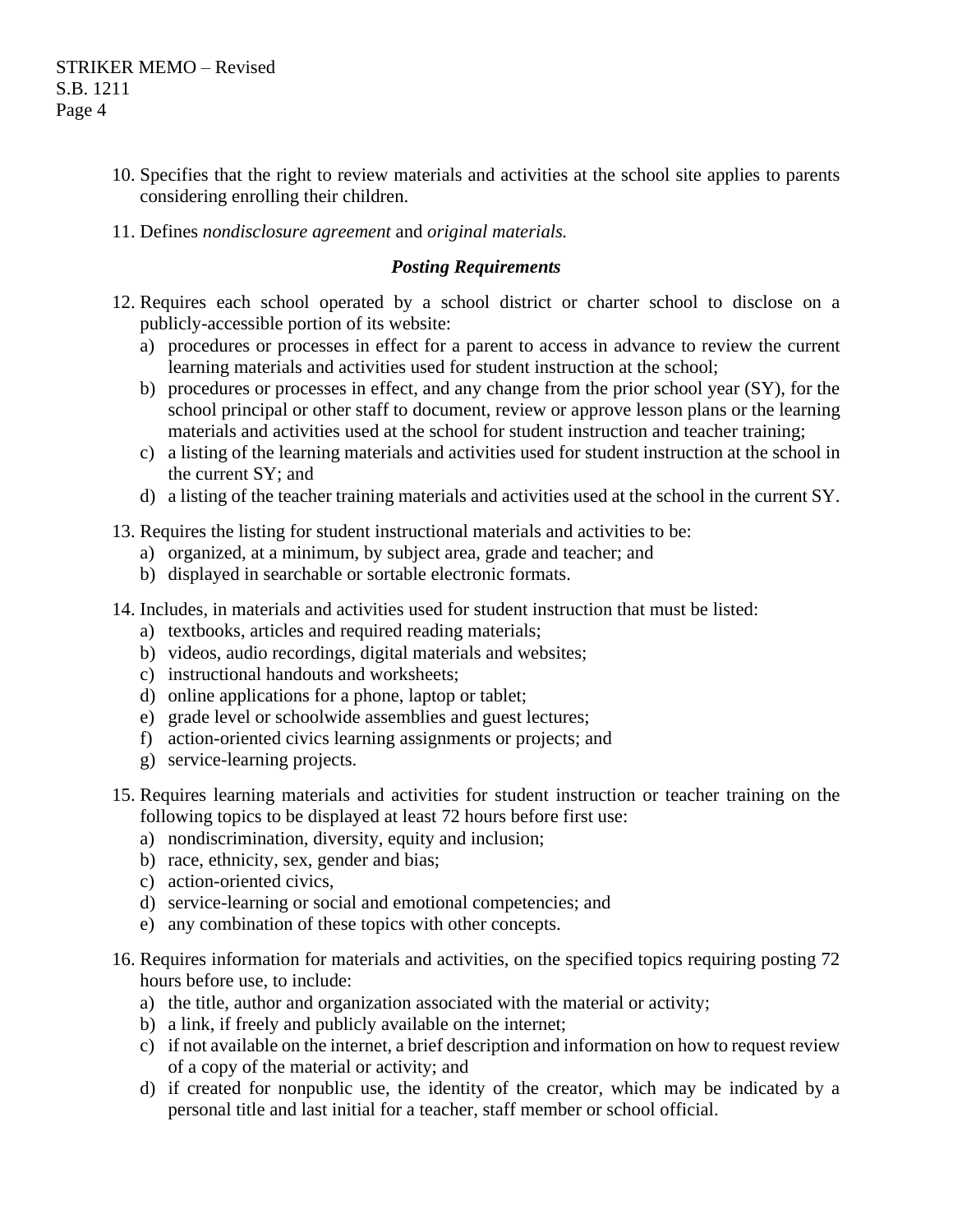- 17. Requires information for materials and activities, on topics other than the specified topics, to be displayed within seven school days after first use and to include:
	- a) at least the title and author or associated organization; and
	- b) if accessed online, the internet address associated with each material or activity.
- 18. Allows instructional worksheets or handouts on topics other than the outlined topics to be listed by title or internet address alone.
- 19. Requires posted learning material and activity information for each SY to remain accessible via the school website for at least two years.
- 20. Specifies that the posted learning material and activity information may be posted on an ongoing basis.
- 21. Specifies that the requirement to post the learning materials and activities information does not require:
	- a) digital reproduction of learning materials or activities;
	- b) disclosure of academic assessments;
	- c) separate reporting of individual components of learning materials produced as a single volume; or
	- d) a school to post or distribute learning material or an activity that would constitute an infringement of the federal Copyright Act.
- 22. Requires the school, for digital volumes containing works by multiple authors, to provide a table of contents or internet address disclosing the discrete works and authors.
- 23. Requires materials obtained from websites to be identified with an internet address specific to the content used for student instruction, if possible.
- 24. Allows a school preparing the list of learning materials and activities to:
	- a) use collaborative online document or spreadsheet software that is publicly accessible via a school website link and allows multiple users to update or add to posted content; and
	- b) satisfy listing requirements by posting a copy or the full text of lesson plans submitted to the school principal or other staff by school instructors in the current year, if materials and activities not in the lesson plans are listed according to all prescribed requirements.
- 25. Allows a teacher or school staff member to request the school use a personal title and last initial instead of the teacher's or staff member's full name when posting materials.
- 26. Exempts, from the outlined posting requirements, a school whose instructors at a site with fewer than 20 enrolled students independently select learning materials or activities.
- 27. Defines *action-oriented civics learning assignments or projects*, *guest lecture*, *servicelearning projects, social emotional competencies* and *used for student instruction.*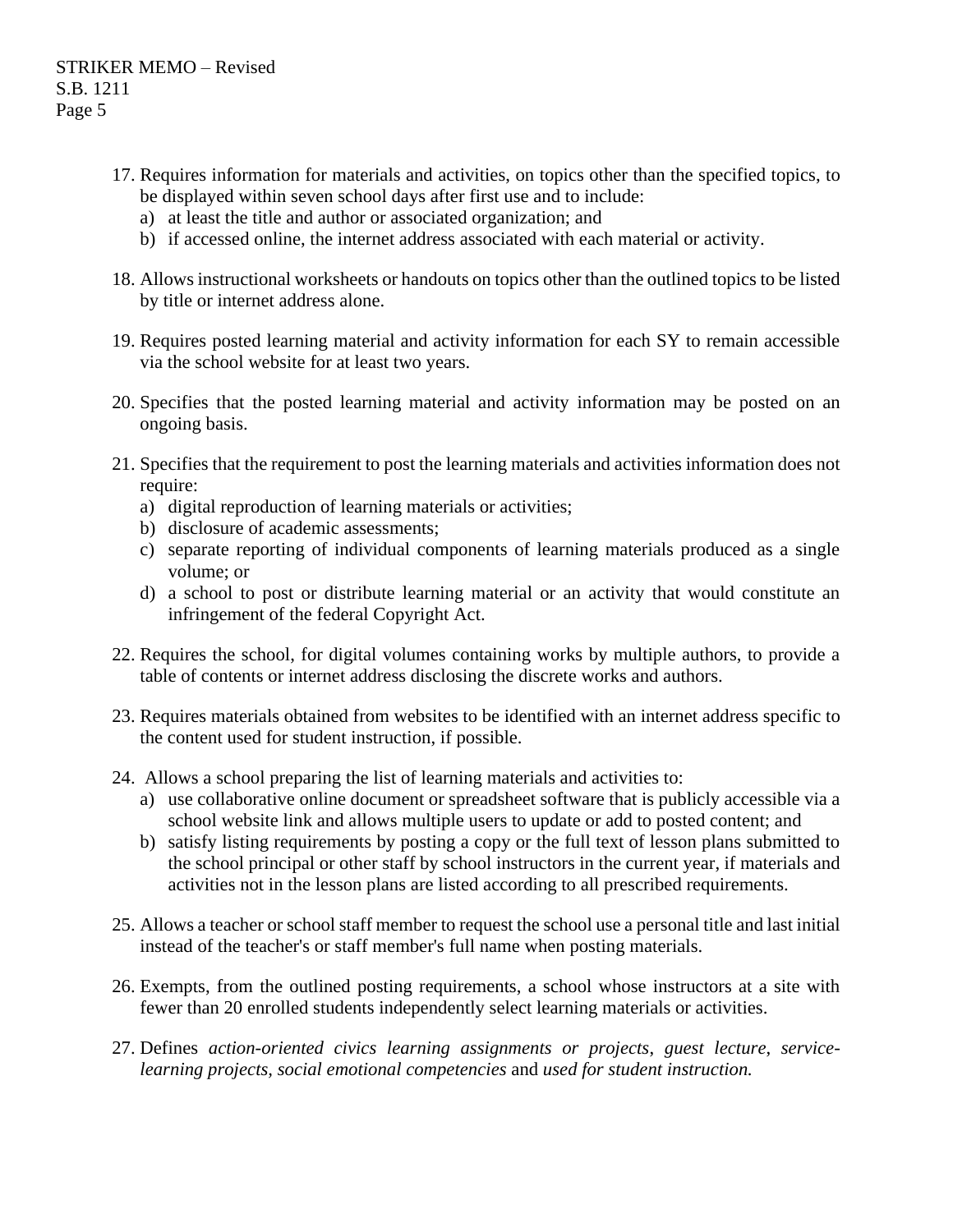STRIKER MEMO – Revised S.B. 1211 Page 6

## *Enforcement of Posting Requirements*

- 28. Prohibits a party from initiating legal enforcement action unless the party adheres to the prescribed local complaint process.
- 29. Allows a party to submit, to the school principal, a written complaint with the specific facts of the alleged violation.
- 30. Directs a school principal, within 15 school days after receiving a complaint, to investigate and provide a written response that describes any action taken to resolve the complaint.
- 31. Directs the party, if the school principal's action does not satisfactorily resolve the complaint, to submit a written complaint with the specific facts of the alleged violation to:
	- a) the governing board;
	- b) governing body; or
	- c) administrator designated by the governing board or governing body.
- 32. Requires, within 25 school days, the governing board, governing body or designated administrator to investigate the complaint and provide a written response describing any action taken to resolve the complaint.
- 33. Allows a party to pursue legal action to enforce posting requirements if the respective authority does not resolve the complaint to the complainant's satisfaction.
- 34. Authorizes the following individuals to initiate a suit in superior court to bring action for injunctive relief or a writ of mandamus to compel the governing board or governing body to bring the school into compliance with posting requirements:
	- a) the Superintendent of Public Instruction;
	- b) the Auditor General;
	- c) the Attorney General (AG) or applicable county attorney; or
	- d) a student or parent of a student enrolled in the school district or charter school in which an alleged violation occurs.
- 35. Allows an attorney acting on behalf of a school district or charter school to request a legal opinion by the AG or respective county attorney as to whether the actions taken by the school district or charter school comply with posting requirements.

#### *Miscellaneous*

- 36. Authorizes a municipality to post on its website links to the website of each school in the municipality that posts the required information and learning materials and activities used for student instruction and teacher training.
- 37. Contains a severability clause.